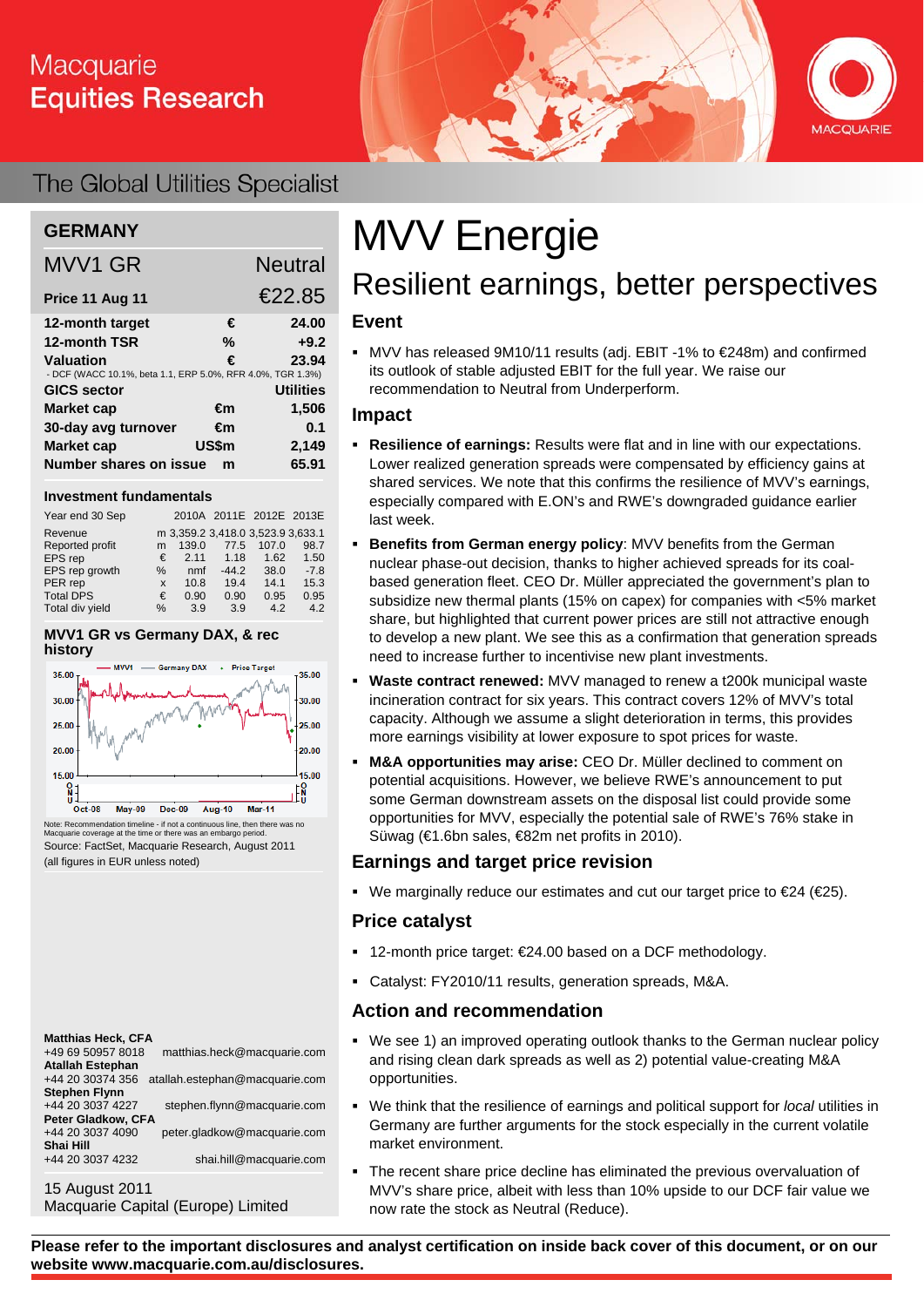## **Analysis**

| <b>MVV Energie</b><br><b>EURm</b>                     | Actual | 1H2010/11<br>Macq (e) | 1H2009/10 Change<br>Actual |        | Y-o-Y comment                                                             |
|-------------------------------------------------------|--------|-----------------------|----------------------------|--------|---------------------------------------------------------------------------|
| Sales                                                 | 2.679  | 2.656                 | 2.554                      | 5%     |                                                                           |
| <b>Adjusted EBITDA</b>                                | 355    | 354                   | 357.2                      | $-1\%$ |                                                                           |
| Generation, Infrastructure                            | 110    | 110                   | 114.5                      | -4%    | weather-related lower volumes.<br>demand interruption at one major client |
| Trading, portfolio management                         | 29     | 30                    | 33.8                       | -14%   | lower CDS                                                                 |
| Supply, services                                      | 54     | 58                    | 63.8                       |        | -16% lower benefits from gas-oil spread,<br>warmer weather                |
| Strategic investments                                 | 45     | 45                    | 44.3                       | 2%     |                                                                           |
| <b>Others</b>                                         | 10     | 4                     | $-3.0$                     | n.m.   | efficiency improvements at shared<br>services                             |
| <b>Adjusted EBIT</b>                                  | 248    | 247                   | 251.1                      | $-1%$  |                                                                           |
| <b>Adjusted net profit</b>                            | 114.1  | 115.2                 | 120                        | -5%    |                                                                           |
| <b>Adjusted EPS</b>                                   | 1.73   | 1.75                  | 1.83                       | -5%    |                                                                           |
| Source: Company data, Macquarie Research, August 2011 |        |                       |                            |        |                                                                           |

|  |  |  |  |  | Fig 2 Only minor changes to our estimates |
|--|--|--|--|--|-------------------------------------------|
|--|--|--|--|--|-------------------------------------------|

| <b>MVV Energie</b>                                    | <b>FY10/11E</b> |         |        |         | <b>FY11/12E</b> |        |         | <b>FY12/13E</b> |        |  |
|-------------------------------------------------------|-----------------|---------|--------|---------|-----------------|--------|---------|-----------------|--------|--|
|                                                       | old             | new     | change | old     | new             | change | old     | new             | change |  |
| Adj. EBIT                                             | 242.4           | 242.4   | 0%     | 255.5   | 249.5           | $-2%$  | 250.1   | 239.4           | -4%    |  |
| Financial result                                      | $-61.0$         | $-60.0$ | $-2%$  | $-56.0$ | $-56.0$         | 0%     | $-55.0$ | $-57.0$         | 4%     |  |
| Taxes                                                 | $-46.6$         | $-50.0$ | 7%     | $-61.9$ | $-61.9$         | 0%     | $-60.5$ | $-58.4$         | -3%    |  |
| <b>Minorities</b>                                     | $-23.9$         | $-23.9$ | 0%     | $-24.6$ | $-24.6$         | 0%     | $-25.3$ | $-25.3$         | 0%     |  |
| Reported net profit                                   | 79.9            | 77.5    | $-3%$  | 113.1   | 107.0           | -5%    | 109.3   | 98.7            | $-10%$ |  |
| Adj. net profit                                       | 101.3           | 98.3    | $-3%$  | 113.1   | 107.0           | $-5%$  | 109.3   | 98.7            | $-10%$ |  |
| EPS (as reported)                                     | 1.21            | 1.18    | $-3%$  | 1.72    | 1.62            | $-5%$  | 1.66    | 1.50            | $-10%$ |  |
| EPS (adjusted)                                        | 1.54            | 1.49    | $-3%$  | 1.72    | 1.62            | $-5%$  | 1.66    | 1.50            | $-10%$ |  |
| <b>DPS</b>                                            | 0.90            | 0.90    | $0\%$  | 1.00    | 0.95            | $-5%$  | 1.00    | 0.95            | $-5%$  |  |
| <b>Fair value</b>                                     | 25              | 24      | -6%    |         |                 |        |         |                 |        |  |
| Source: Company data, Macquarie Research, August 2011 |                 |         |        |         |                 |        |         |                 |        |  |

## **Fig 3** Evolution of generation spreads (€/MWh)



Source: Company data, Macquarie Research, August 2011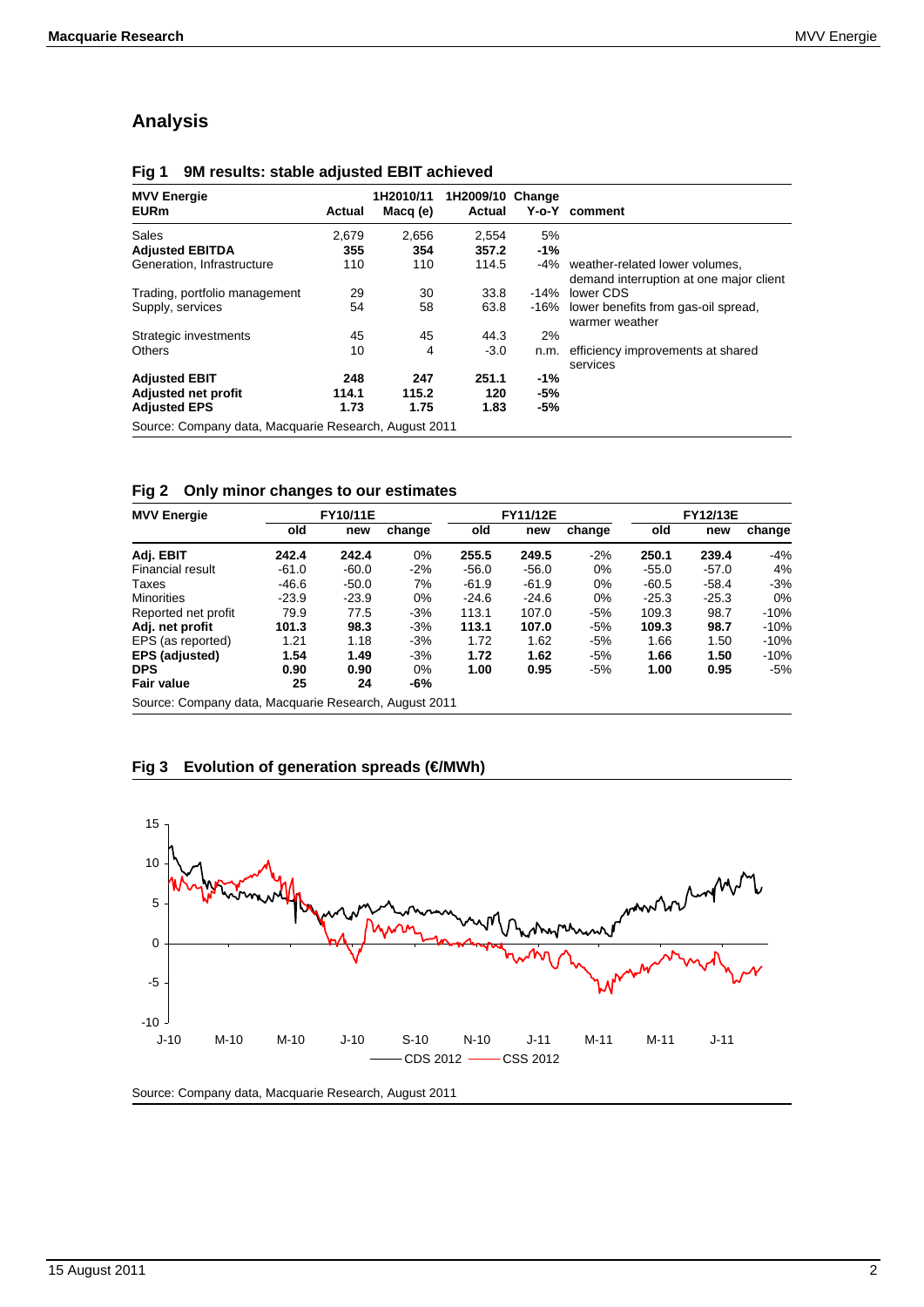## **Fig 4 Earnings estimates**

|                                                         | 2008A    | 2009A    | 2010A       | 2011F       | 2012F  | 2013F    | 2014F    |
|---------------------------------------------------------|----------|----------|-------------|-------------|--------|----------|----------|
| <b>Balance Sheet</b>                                    |          |          |             |             |        |          |          |
| Net Current Assets ex Cash                              | 965      | 837      | 804         | 808         | 818    | 828      | 839      |
| Net PPE                                                 | 1,955    | 1,996    | 2,058       | 2,053       | 2,049  | 2,171    | 2,292    |
| Invested Capital (excluding Goodwill)                   | 2,920    | 2,832    | 2,862       | 2,861       | 2,867  | 2,999    | 3,131    |
| Net Intangibles and Goodwill                            | 315      | 330      | 311         | 311         | 311    | 311      | 311      |
| Invested Capital (including Goodwill)                   | 3,235    | 3,162    | 3,173       | 3,172       | 3,178  | 3,310    | 3,442    |
| Investments/Other non-operating assets                  | 455      | 469      | 316         | 316         | 316    | 316      | 316      |
| <b>Total Funds Invested</b>                             | 3,690    | 3,632    | 3,489       | 3,488       | 3,494  | 3,626    | 3,758    |
| funded by                                               |          |          |             |             |        |          |          |
| <b>Equity and Equivalents</b>                           | 1,458    | 1,247    | 1,334       | 1,485       | 1,545  | 1,595    | 1,644    |
| <b>Equity Shareholders funds</b>                        | 1,154    | 1,010    | 1,092       | 1,110       | 1,158  | 1,194    | 1,229    |
| <b>Minorities</b>                                       | 116      | 103      | 95          | 228         | 241    | 254      | 268      |
| <b>Total Shareholders Funds</b>                         | 1,270    | 1,113    | 1,187       | 1,338       | 1,398  | 1,448    | 1,497    |
| Deferred Tax (net)                                      | 188      | 134      | 147         | 147         | 147    | 147      | 147      |
| <b>Other Equity Equivalents</b>                         | 0        | 0        | 0           | 0           | 0      | 0        | 0        |
| Debt and Equivalents                                    | 2,232    | 2,384    | 2,154       | 2,003       | 1,949  | 2,031    | 2,114    |
| Net Financial Debt (Macquarie def.)                     | 1,139    | 1,190    | 1,200       | 1,040       | 989    | 1,069    | 1,149    |
| <b>Other Debt Equivalents</b>                           | 130      | 114      | 114         | 114         | 114    | 114      | 114      |
| Other                                                   | 962      | 1,080    | 840         | 848         | 845    | 848      | 850      |
| <b>Total Funds Invested</b>                             | 3,690    | 3,632    | 3,489       | 3,488       | 3,494  | 3,626    | 3,758    |
| P&L                                                     |          |          |             |             |        |          |          |
| Revenues                                                | 2,809    | 3,331    | 3,548       | 3,610       | 3,722  | 3,838    | 3,958    |
| <b>EBITDA</b>                                           | 389      | 409      | 397         | 380         | 389    | 381      | 385      |
| DAI                                                     | -149     | $-179$   | -162        | -143        | $-145$ | -147     | -149     |
| <b>Operating Profit</b>                                 | 240      | 230      | 235         | 237         | 244    | 234      | 236      |
| Equity consolidated income, other fin. investments      | 8        | 9        | 5           | 5           | 5      | 6        | 6        |
| <b>EBIT (adjusted, MVV definition)</b>                  | 248      | 239      | 239         | 242         | 250    | 239      | 242      |
| Non Operating Items                                     | 88       | $-262$   | 69          | $-31$       | 0      | 0        | 0        |
| <b>Net Financials</b>                                   | -68      | $-74$    | -74         | $-60$       | -56    | -57      | $-60$    |
| <b>Revalorisation Charges</b>                           |          |          |             |             |        |          |          |
| Income from Continuing Ops (pre-tax)                    | 269      | -96      | 234         | 151         | 194    | 182      | 182      |
| Tax                                                     | -84      | 21       | -81         | $-50$       | $-62$  | -58      | $-58$    |
| Net Profit from Continuing Ops                          | 185      | $-75$    | 153         | 101         | 132    | 124      | 124      |
| Net Income from Discontinued Ops                        | 0        | 0        | $\mathbf 0$ | $\mathbf 0$ | 0      | 0        | 0        |
| Total Income                                            | 185      | $-75$    | 153         | 101         | 132    | 124      | 124      |
| <b>Minority Interest</b>                                | $-15$    | $-1$     | -14         | -24         | $-25$  | $-25$    | $-26$    |
| Earnings                                                | 170      | $-76$    | 139         | 78          | 107    | 99       | 98       |
| <b>EPS</b>                                              | 2.60     | $-1.15$  | 2.11        | 1.18        | 1.62   | 1.50     | 1.48     |
| Total Dividend                                          | 59       | 59       | 59          | 59          | 63     | 63       | 63       |
| <b>DPS</b>                                              | 0.90     | 0.90     | 0.90        | 0.90        | 0.95   | 0.95     | 0.95     |
| <b>Cash Flow</b>                                        |          |          |             |             |        |          |          |
| Income (continuing and discontinued)                    | 185      | $-75$    | 153         | 101         | 132    | 124      | 124      |
| D&A                                                     | 149      | 179      | 162         | 143         | 145    | 147      | 149      |
| Other/Adjustments                                       | $-144$   | 79       | $-37$       | 7           | $-12$  | -6       | -6       |
| Funds from Operations                                   | 190      | 183      | 279         | 251         | 265    | 266      | 267      |
| Investment in Working Capital                           |          |          |             |             |        |          |          |
| Capital expenditure (net of disposals)                  | -143     | $-160$   | -166        | $-140$      | -143   | -270     | $-273$   |
| Other cash inflows/ outflows from investment activities | $-33$    | $-18$    | $-38$       | 0           | 0      | 0        | 0        |
| Cash flow from investment activities                    | $-176$   | $-178$   | $-204$      | -140        | $-143$ | $-270$   | -273     |
| Dividends paid                                          | $-63$    | -71      | -71         | -71         | -71    | -75      | -75      |
| Net shares repurchased/issued                           | 226      | 0        | $-1$        | 0           | 0      | 0        | 0        |
| Other financing activities and adjustments              |          | 16       | -13         | 121         | 0      | 0        | 0        |
| Change in net debt                                      |          | $-51$    | -10         | 160         | 51     | -79      | -80      |
| Net financial debt (-ive debt/+ive cash)                | $-1,139$ | $-1,190$ | $-1,200$    | $-1,040$    | -989   | $-1,069$ | $-1,149$ |
| Source: Company data, Macquarie Research, August 2011   |          |          |             |             |        |          |          |

### **Other stocks mentioned**

E.ON (EOAN GR, €14.81, Neutral, TP: €21.00)

RWE (RWE GR, €27.92, Outperform, TP: €35.00)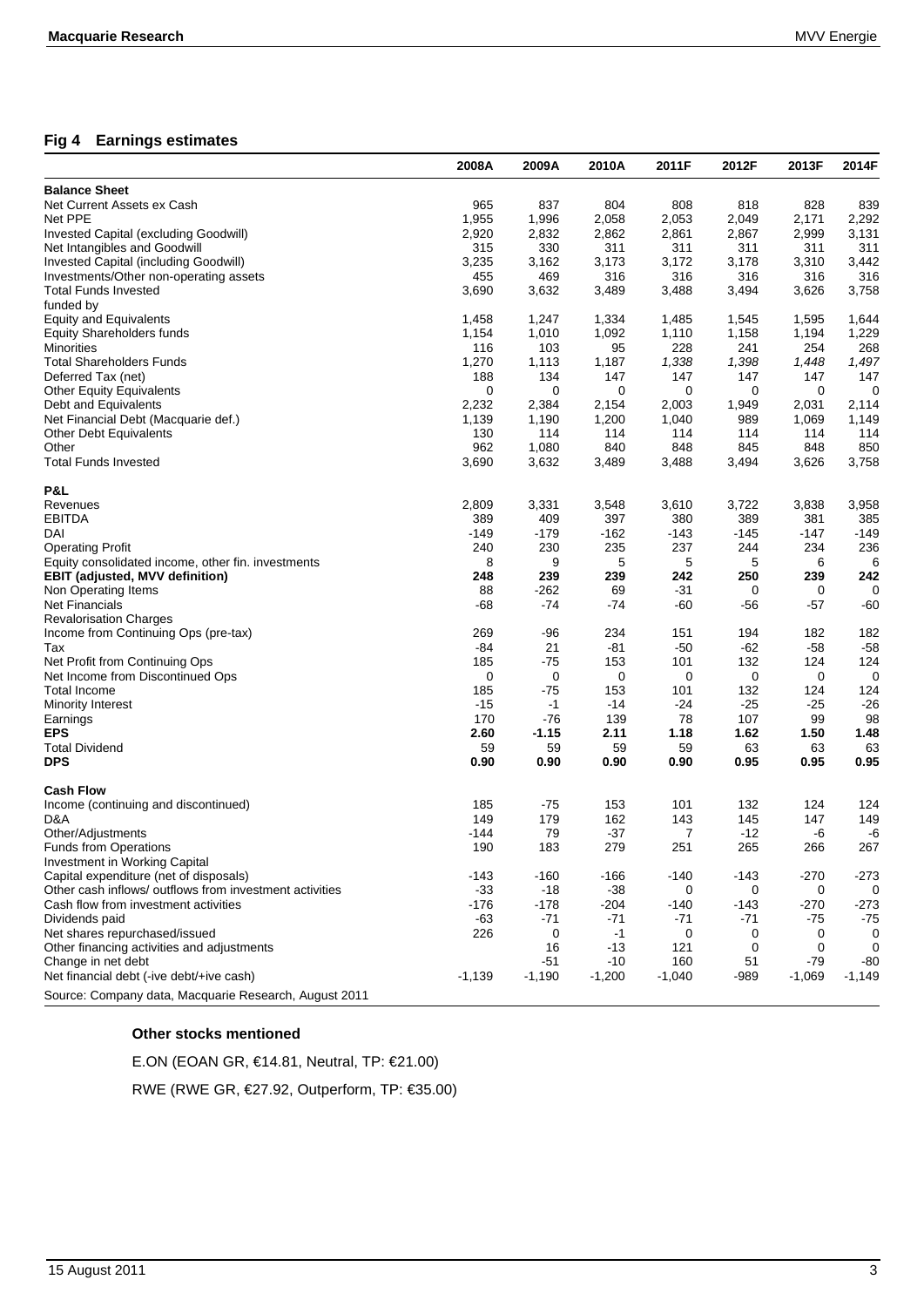#### **Macquarie Research** MVV Energie

### **Important disclosures:**

**Macquarie - Australia/New Zealand**  Outperform – return >3% in excess of benchmark return Neutral – return within 3% of benchmark return Underperform – return >3% below benchmark return

Benchmark return is determined by long term nominal GDP growth plus 12 month forward market dividend yield

#### **Macquarie – Asia/Europe**

Outperform – expected return >+10% Neutral – expected return from -10% to +10% Underperform – expected return <-10%

#### **Macquarie First South - South Africa**

Outperform – expected return >+10% Neutral – expected return from -10% to +10% Underperform – expected return <-10%

#### **Macquarie - Canada**

Outperform – return >5% in excess of benchmark return Neutral – return within 5% of benchmark return Underperform – return >5% below benchmark return

#### **Macquarie - USA**

Outperform (Buy) – return >5% in excess of Russell 3000 index return Neutral (Hold) – return within 5% of Russell 3000 index return

Underperform (Sell)– return >5% below Russell 3000 index return

#### **Volatility index definition\***

This is calculated from the volatility of historical price movements.

**Very high–highest risk** – Stock should be expected to move up or down 60–100% in a year – investors should be aware this stock is highly speculative.

**High** – stock should be expected to move up or down at least 40–60% in a year – investors should be aware this stock could be speculative.

**Medium** – stock should be expected to move up or down at least 30–40% in a year.

**Low–medium** – stock should be expected to move up or down at least 25–30% in a year.

**Low** – stock should be expected to move up or down at least 15–25% in a year. \* Applicable to Australian/NZ/Canada stocks only

**Recommendations** – 12 months **Note:** Quant recommendations may differ from Fundamental Analyst recommendations

**Financial definitions** 

All "Adjusted" data items have had the following adjustments made:

Added back: goodwill amortisation, provision for catastrophe reserves, IFRS derivatives & hedging, IFRS impairments & IFRS interest expense Excluded: non recurring items, asset revals, property revals, appraisal value uplift, preference dividends & minority interests

**EPS** = adjusted net profit / efpowa\*

Reporting Standards).

**ROA** = adjusted ebit / average total assets **ROA Banks/Insurance** = adjusted net profit /average total assets **ROE** = adjusted net profit / average shareholders funds **Gross cashflow** = adjusted net profit + depreciation \*equivalent fully paid ordinary weighted average

number of shares All Reported numbers for Australian/NZ listed stocks are modelled under IFRS (International Financial

#### **Recommendation proportions – For quarter ending 30 June 2011**

|              | AU/NZ     | Asia      | <b>RSA</b> | <b>USA</b> | CA     | EUR |                                                                                            |
|--------------|-----------|-----------|------------|------------|--------|-----|--------------------------------------------------------------------------------------------|
| Outperform   | 50.37%    | 64.60%    | 64.62%     | 45.63%     | 67.74% |     | 48.02% (for US coverage by MCUSA, 12.44% of stocks covered are investment banking clients) |
| Neutral      | 36.86%    | $21.22\%$ | 29.23%     | 51.30%     | 28.50% |     | 38.42% (for US coverage by MCUSA, 12.95% of stocks covered are investment banking clients) |
| Underperform | $12.77\%$ | 14.18%    | 6.15%      | $3.07\%$   | 3.76%  |     | 13.56% (for US coverage by MCUSA, 0.00% of stocks covered are investment banking clients)  |

#### **Company Specific Disclosures:**

 Sal Oppenheim jr & Cie KGaA and/or its affiliated entities received compensation for investment banking services from MVV Energie AG in the last 12 months.

Important disclosure information regarding the subject companies covered in this report is available at www.macquarie.com/disclosures.

#### **Analyst Certification:**

The views expressed in this research accurately reflect the personal views of the analyst(s) about the subject securities or issuers and no part of the compensation of the analyst(s) was, is, or will be directly or indirectly related to the inclusion of specific recommendations or views in this research. The analyst principally responsible for the preparation of this research receives compensation based on overall revenues of Macquarie Group Ltd ABN 94 122 169 279 (AFSL No. 318062) (MGL) and its related entities (the Macquarie Group) and has taken reasonable care to achieve and maintain independence and objectivity in making any recommendations.

#### **General Disclaimers:**

Macquarie Securities (Australia) Ltd; Macquarie Capital (Europe) Ltd; Macquarie Capital Markets Canada Ltd; Macquarie Capital Markets North America Ltd; Macquarie Capital (USA) Inc; Macquarie Capital Securities Ltd and its Taiwan branch; Macquarie Capital Securities (Singapore) Pte Ltd; Macquarie Securities (NZ) Ltd; Macquarie First South Securities (Pty) Limited; Macquarie Capital Securities (India) Pvt Ltd; Macquarie Capital Securities (Malaysia) Sdn Bhd; Macquarie Securities Korea Limited and Macquarie Securities (Thailand) Ltd are not authorized deposit-taking institutions for the purposes of the Banking Act 1959 (Commonwealth of Australia), and their obligations do not represent deposits or other liabilities of Macquarie Bank Limited ABN 46 008 583 542 (MBL) or MGL. MBL does not guarantee or otherwise provide assurance in respect of the obligations of any of the above mentioned entities. MGL provides a guarantee to the Monetary Authority of Singapore in respect of the obligations and liabilities of Macquarie Capital Securities (Singapore) Pte Ltd for up to SGD 35 million. This research has been prepared for the general use of the wholesale clients of the Macquarie Group and must not be copied, either in whole or in part, or distributed to any other person. If you are not the intended recipient you must not use or disclose the information in this research in any way. If you received it in error, please tell us immediately by return e-mail and delete the document. We do not guarantee the integrity of any e-mails or attached files and are not responsible for any changes made to them by any other person. MGL has established and implemented a conflicts policy at group level (which may be revised and updated from time to time) (the "Conflicts Policy") pursuant to regulatory requirements (including the FSA Rules) which sets out how we must seek to identify and manage all material conflicts of interest. Nothing in this research shall be construed as a solicitation to buy or sell any security or product, or to engage in or refrain from engaging in any transaction. In preparing this research, we did not take into account your investment objectives, financial situation or particular needs. Before making an investment decision on the basis of this research, you need to consider, with or without the assistance of an adviser, whether the advice is appropriate in light of your particular investment needs, objectives and financial circumstances. There are risks involved in securities trading. The price of securities can and does fluctuate, and an individual security may even become valueless. International investors are reminded of the additional risks inherent in international investments, such as currency fluctuations and international stock market or economic conditions, which may adversely affect the value of the investment. This research is based on information obtained from sources believed to be reliable but we do not make any representation or warranty that it is accurate, complete or up to date. We accept no obligation to correct or update the information or opinions in it. Opinions expressed are subject to change without notice. No member of the Macquarie Group accepts any liability whatsoever for any direct, indirect, consequential or other loss arising from any use of this research and/or further communication in relation to this research. Clients should contact analysts at, and execute transactions through, a Macquarie Group entity in their home jurisdiction unless governing law permits otherwise. **Country-Specific Disclaimers:** 

**Australia**: In Australia, research is issued and distributed by Macquarie Securities (Australia) Ltd (AFSL No. 238947), a participating organisation of the Australian Securities Exchange. **New Zealand**: In New Zealand, research is issued and distributed by Macquarie Securities (NZ) Ltd, a NZX Firm. **Canada**: In Canada, research is prepared, approved and distributed by Macquarie Capital Markets Canada Ltd, a participating organisation of the Toronto Stock Exchange, TSX Venture Exchange & Montréal Exchange. Macquarie Capital Markets North America Ltd., which is a registered brokerdealer and member of FINRA, accepts responsibility for the contents of reports issued by Macquarie Capital Markets Canada Ltd in the United States and sent to US persons. Any person wishing to effect transactions in the securities described in the reports issued by Macquarie Capital Markets Canada Ltd should do so with Macquarie Capital Markets North America Ltd. The Research Distribution Policy of Macquarie Capital Markets Canada Ltd is to allow all clients that are entitled to have equal access to our research. **United Kingdom**: In the United Kingdom, research is issued and distributed by Macquarie Capital (Europe) Ltd, which is authorised and regulated by the Financial Services Authority (No. 193905). **Germany**: In Germany, research is issued and distributed by Macquarie Capital (Europe) Ltd, Niederlassung Deutschland, which is authorised and regulated in the United Kingdom by the Financial Services Authority (No. 193905). **France**: In France, research is issued and distributed by Macquarie Capital (Europe) Ltd, which is authorised and regulated in the United Kingdom by the Financial Services Authority (No. 193905). **Hong Kong & Mainland China**: In Hong Kong, research is issued and distributed by Macquarie Capital Securities Ltd, which is licensed and regulated by the Securities and Futures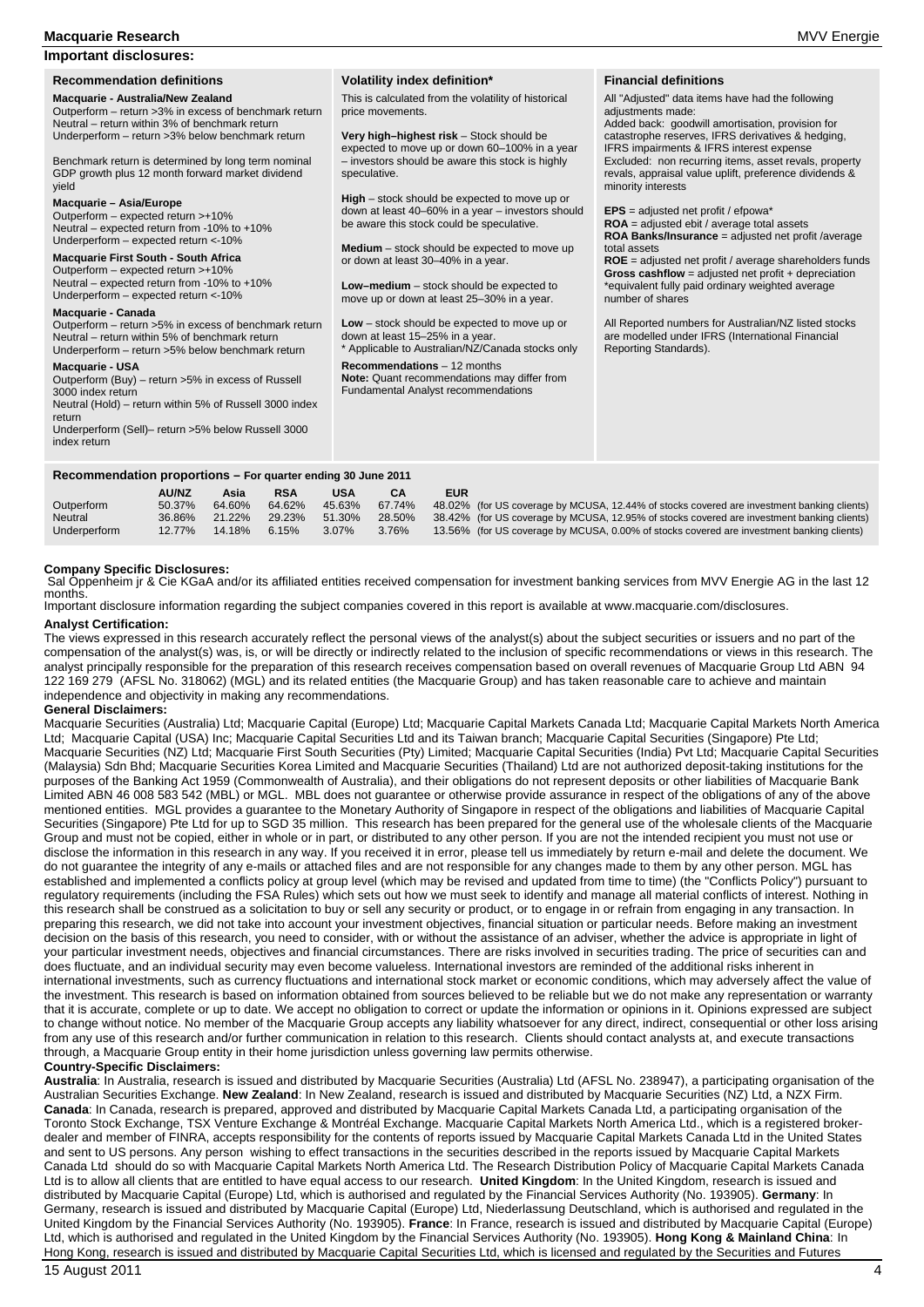#### **Macquarie Research** MVV Energie

Commission. In Mainland China, Macquarie Securities (Australia) Limited Shanghai Representative Office only engages in non-business operational activities excluding issuing and distributing research. Only non-A share research is distributed into Mainland China by Macquarie Capital Securities Ltd. **Japan**: In Japan, research is issued and distributed by Macquarie Capital Securities (Japan) Limited, a member of the Tokyo Stock Exchange, Inc. and Osaka Securities Exchange Co. Ltd (Financial Instruments Firm, Kanto Financial Bureau (kin-sho) No. 231, a member of Japan Securities Dealers Association and Financial Futures Association of Japan). **India:** In India, research is issued and distributed by Macquarie Capital Securities (India) Pvt Ltd., 92, Level 9, 2 North Avenue, Maker Maxity, Bandra Kurla Complex, Bandra (East), Mumbai – 400 051, India, which is a SEBI registered Stock Broker having membership with National Stock Exchange of India Limited (INB231246738) and Bombay Stock Exchange Limited (INB011246734). **Malaysia**: In Malaysia, research is issued and distributed by Macquarie Capital Securities (Malaysia) Sdn. Bhd. (Company registration number: 463469- W) which is a Participating Organisation of Bursa Malaysia Berhad and a holder of Capital Markets Services License issued by the Securities Commission. **Taiwan**: Information on securities/instruments that are traded in Taiwan is distributed by Macquarie Capital Securities Ltd, Taiwan Branch, which is licensed and regulated by the Financial Supervisory Commission. No portion of the report may be reproduced or quoted by the press or any other person without authorisation from Macquarie. Nothing in this research shall be construed as a solicitation to buy or sell any security or product. Thailand: In Thailand, research is issued and distributed by Macquarie Securities (Thailand) Ltd, a licensed securities company that is authorized by the Ministry of Finance, regulated by the Securities and Exchange Commission of Thailand and is an exchange member no. 28 of the Stock Exchange of Thailand. The Thai Institute of Directors Association has disclosed the Corporate Governance Report of Thai Listed Companies made pursuant to the policy of the Securities and Exchange Commission of Thailand. Macquarie Securities (Thailand) Ltd does not endorse the result of the Corporate Governance Report of Thai Listed Companies but this Report can be accessed at: http://www.thai-iod.com/en/publications.asp?type=4. **South Korea**: In South Korea, unless otherwise stated, research is prepared, issued and distributed by Macquarie Securities Korea Limited, which is regulated by the Financial Supervisory Services. Information on analysts in MSKL is disclosed at http://dis.kofia.or.kr/fs/dis2/fundMgr/DISFundMgrAnalystPop.jsp?companyCd2=A03053&pageDiv=02. **South Africa**: In South Africa, research is issued and distributed by Macquarie First South Securities (Pty) Limited, a member of the JSE Limited. **Singapore**: In Singapore, research is issued and distributed by Macquarie Capital Securities (Singapore) Pte Ltd (Company Registration Number: 198702912C), a Capital Markets Services license holder under the Securities and Futures Act to deal in securities and provide custodial services in Singapore. Pursuant to the Financial Advisers (Amendment) Regulations 2005, Macquarie Capital Securities (Singapore) Pte Ltd is exempt from complying with sections 25, 27 and 36 of the Financial Advisers Act. All Singapore-based recipients of research produced by Macquarie Capital (Europe) Limited, Macquarie Capital Markets Canada

Ltd, Macquarie First South Securities (Pty) Limited and Macquarie Capital (USA) Inc. represent and warrant that they are institutional investors as defined in the Securities and Futures Act. **United States**: In the United States, research is issued and distributed by Macquarie Capital (USA) Inc., which is a registered broker-dealer and member of FINRA. Macquarie Capital (USA) Inc, accepts responsibility for the content of each research report prepared by one of its non-US affiliates when the research report is distributed in the United States by Macquarie Capital (USA) Inc. Macquarie Capital (USA) Inc.'s affiliate's analysts are not registered as research analysts with FINRA, may not be associated persons of Macquarie Capital (USA) Inc., and therefore may not be subject to FINRA rule restrictions on communications with a subject company, public appearances, and trading securities held by a research analyst account. Any persons receiving this report directly from Macquarie Capital (USA) Inc. and wishing to effect a transaction in any security described herein should do so with Macquarie Capital (USA) Inc. Important disclosure information regarding the subject companies covered in this report is available at www.macquarie.com/research/disclosures, or contact your registered representative at 1-888-MAC-STOCK, or write to the Supervisory Analysts, Research Department, Macquarie Securities, 125 W.55th Street, New York, NY 10019.

|  | D Macquarie Group |  |
|--|-------------------|--|

| Auckland                                     | <b>Bangkok</b>                 | Calgary                                                | Denver                                      | Frankfurt                                    | Geneva                | <b>Hong Kong</b>       |
|----------------------------------------------|--------------------------------|--------------------------------------------------------|---------------------------------------------|----------------------------------------------|-----------------------|------------------------|
| Tel: (649) 377 6433                          | Tel: (662) 694 7999            | Tel: (1 403) 218 6650                                  | Tel: (303) 952 2800                         | Tel: (069) 509 578 000 Tel: (41) 22 818 7777 |                       | Tel: (852) 2823 3588   |
| Jakarta                                      | Johannesburg                   | Kuala Lumpur                                           | London                                      | Manila                                       | Melbourne             | <b>Montreal</b>        |
| Tel: (62 21) 515 1818                        | Tel: (2711) 583 2000           | Tel: (60 3) 2059 8833                                  | Tel: (44 20) 3037 2000 Tel: (63 2) 857 0888 |                                              | Tel: (613) 9635 8139  | Tel: (1 514) 925 2850  |
| Mumbai                                       | Munich                         | <b>New York</b>                                        | Paris                                       | Perth                                        | Seoul                 | Shanghai               |
| Tel: (91 22) 6653 3000 Tel: (089) 2444 31800 |                                | Tel: (1 212) 231 2500                                  | Tel: (33 1) 7842 3823                       | Tel: (618) 9224 0888                         | Tel: (82 2) 3705 8500 | Tel: (86 21) 6841 3355 |
| Singapore<br>Tel: (65) 6601 1111             | Sydney<br>Tel: (612) 8232 9555 | Taipei<br>Tel: (886 2) 2734 7500 Tel: (81 3) 3512 7900 | Tokvo                                       | Toronto<br>Tel: (1 416) 848 3500             |                       |                        |

Available to clients on the world wide web at www.macquarieresearch.com and through Thomson Financial, FactSet, Reuters, Bloomberg, CapitalIQ and TheMarkets.com.